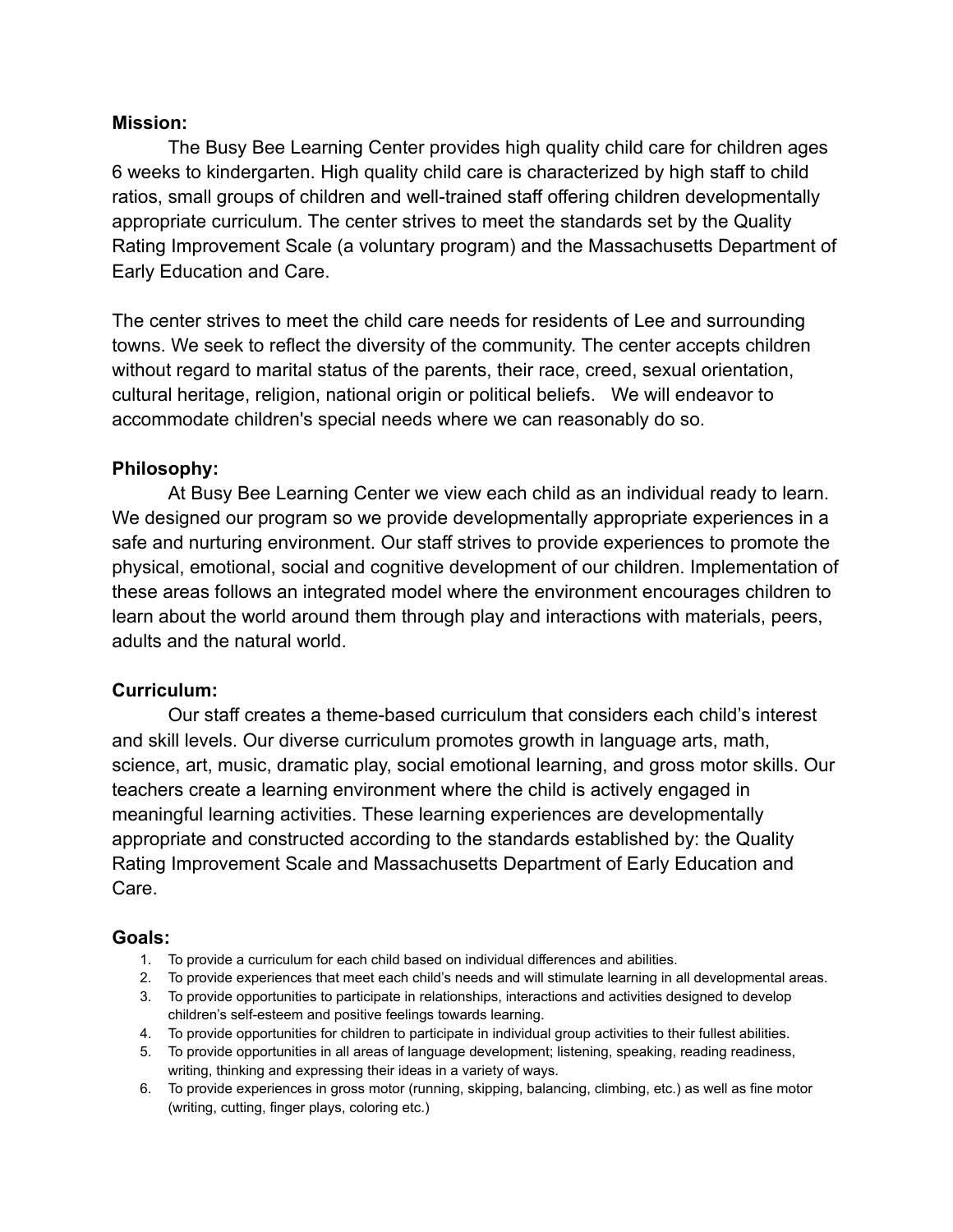- 7. To provide daily opportunities for experiencing a wide range of art, music, and movement activities.
- 8. To make each child's school experience a positive one.
- 9. To stimulate each child's ability to solve problems and make decisions and choices independently.
- 10. To help each child recognize the rights, feelings, and property of themselves and others.
- 11. To encourage sharing and cooperation.
- 12. Working with families to become active participants and advocates for their child's education through participation in on-going play and discussion groups.
- 13. To prepare children for a successful transition to kindergarten and a life-long desire to learn.
- 14. To stimulate each child's thinking and reasoning skills through language-rich play experiences.

#### **Organization and Staffing:**

The Busy Bee Learning Center, licensed by the Massachusetts Department of Early Education and Care, is a department within the Lee Youth Association. The executive director of the Lee Youth Association is responsible for the overall administration of the Center. The Center's director is responsible for the day-to-day operation of the Center. They work closely together to oversee fiscal management, staff training, and supervision, compliance with EEC licensing regulations, enrollment and program development and evaluation.

#### **Behavior Management Plan:**

At Busy Bee we offer a compassionate, caring and sensitive staff that helps each child build trust through consistency, calmness and reassuring mannerisms, with realistic expectations. Our staff assist the children as they develop the use of proper manners, community responsibility and awareness of others. We strive to maintain positive approaches to discipline and look for opportunities to channel a child's energy towards safe constructive behavior. We encourage problem solving and settling disagreements through communication. Our staff uses positive reinforcement techniques to help children learn self control.

Occasionally, a child's behavior may be particularly unsafe or disruptive. When this occurs, the child may be removed from an activity and redirected to another activity with the help of the teacher. Depending on the child's actions, s/he may need to separate from the group to a quiet place to calm down and check in with a teacher before returning to the group. Calm discussions of the problem behavior and discussion of more appropriate behavior follows the calm down time. When the child is able to rejoin the group, his/her positive behavior will be praised.

Under no circumstances is a child subject to abuse, neglect, cruel, unusual, severe or corporal punishment including any type of physical ridcule or humiliation, denial of food, rest of bathroom.

Of utmost importance in our guidance of children's behavior is preserving the child's self-esteem and recognizing each child's unique contributions to the classroom community.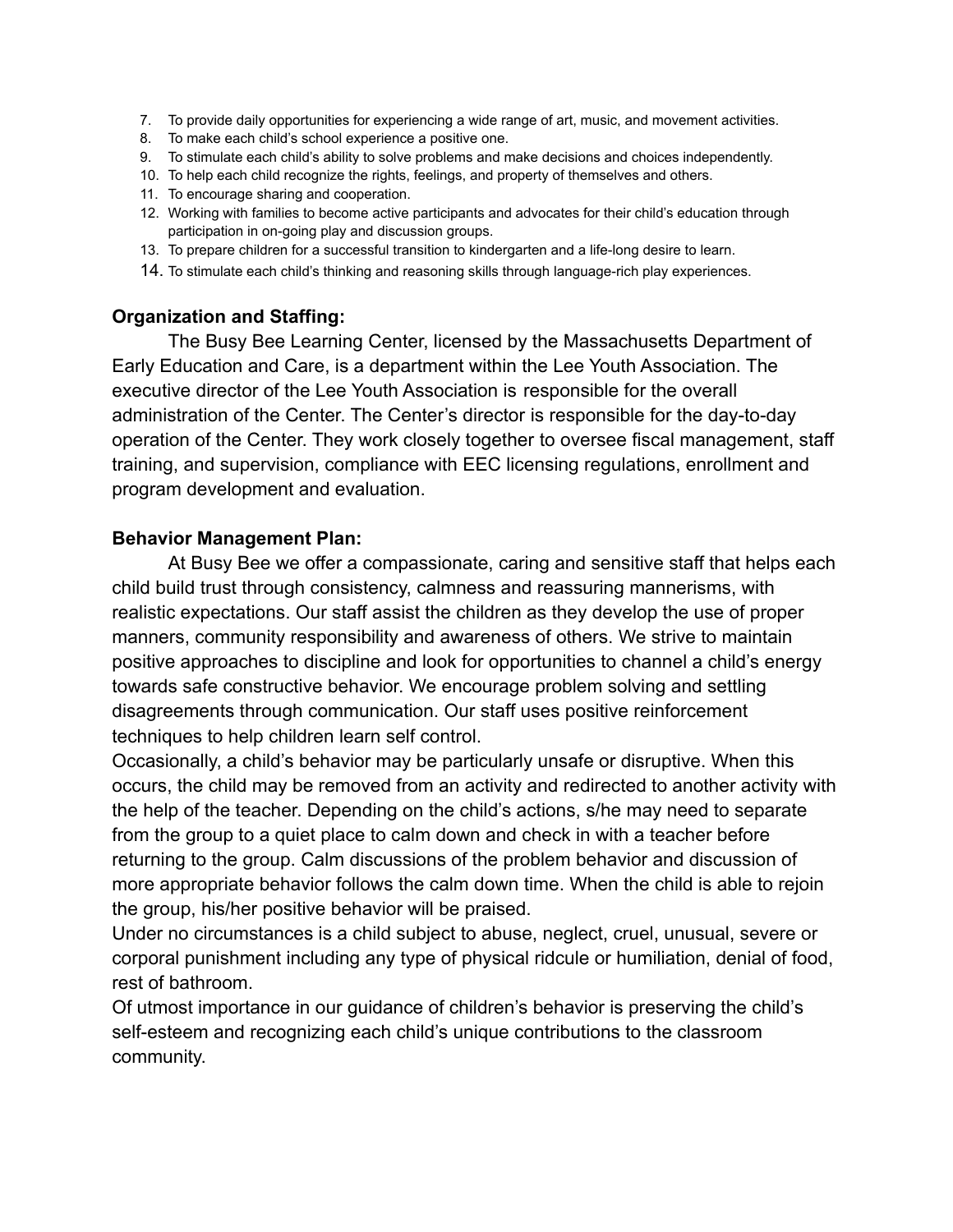School rules are constantly being discussed so the children remember them. When appropriate and feasible children will participate in the establishment of rules, policies, procedures. This is done by several group discussions and constant reminders.

#### **Orientation and Welcome of new family plan:**

We ask families to come to the center for a visit of the program. For the visit we encourage families to bring their child. We typically do visits in the morning so that way families can see what the program looks like while in operation. At the visit the director will show the family around the classroom and discuss the enrollment process. The director will introduce the family to all staff present. The director will discuss with the family about our discipline policy and our bathroom policy. The director will also share what a child would need to bring with them for supplies on the first day. The director will go over the curriculum, how teachers plan, and what to expect from us monthly and daily for news. The director will also address the cost of each program as well as the operating hours. If at this point the parents wish to enroll their child, the director will go over what days are available and then they will go over the necessary paperwork. The parents will also receive a welcome letter that will address the different policies the director mentioned during the visit. On the child's first day, the parents will receive a copy of the parent handbook, schedule, and our closing schedule.

#### **Snow Day Policy:**

Busy Bee Learning Center will follow Lee Public Schools for snow days. If Lee closes then we will also close. If they delay we will also delay. If Lee is on school vacation, Busy Bee will determine their own snow day if needed. Parents do pay for snow days.

#### **Vacation Policy:**

Parents are able to have their child take vacations throughout the year, however you are still responsible for payment of your child's days when you are not here.You can always choose to unenroll if you will be away for long periods of time. We require a 2 week notice to unenroll your child.

#### **Sick Time:**

If your child is sick and requires staying home or seeing a doctor, you are still responsible for payment of your child's scheduled day.

#### **Termination Plan:**

Termination will be enforced if at any time the Director feels that they are unable to fulfill the needs of the child.

The Director will call the parents for a conference for the following circumstances: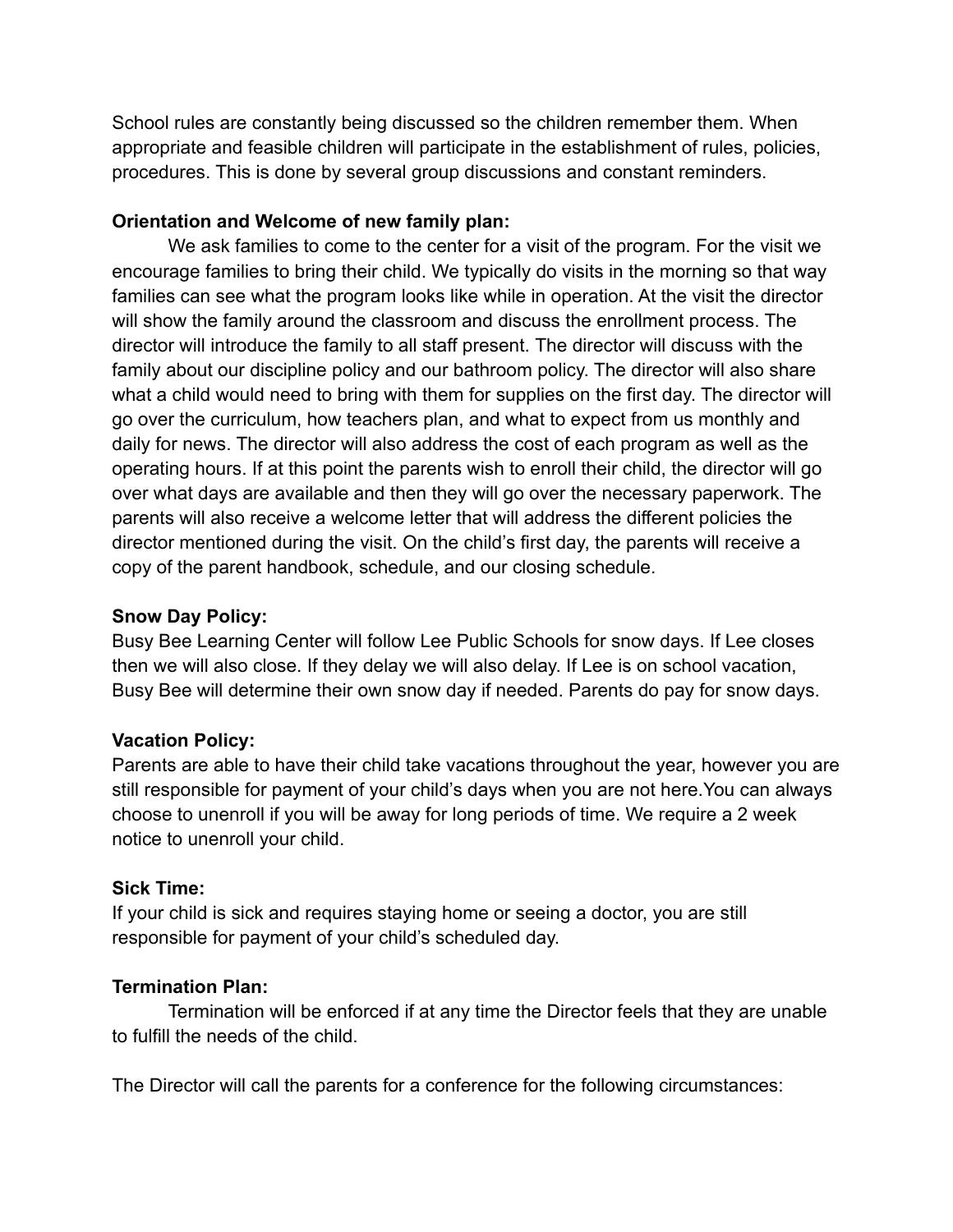Excessive risk to well being of the other children Excessive and extraordinary parental demands Non-compliance with the LYA policies Extreme separation difficulties Extreme behavioral difficulties, including biting Any difficult situations or problems which may arise (defined by the discretion of the director)

During the conference the Director will along with the parents and teachers begin developing a behavior plan for the child with interventions at home and at school. The Director will offer referrals to parents for evaluation, diagnostic or therapeutic services. The Director will begin pursuing supportive services to the program, including consultation and educator training.

If during the conference, the Director feels unable to accommodate the child or parent(s), the following termination proceedings will begin: written documentation stating the reason for termination will be provided to the child's parents. Information and referral for other services will be provided upon request of the parents.

If during the day at child care the child exhibits behavior which is defined above the director can call parents to immediately come and pick up the child.

**If at any time the Director feels there are serious safety concerns children will be terminated immediately.**

## **Health Care Policy**

The emergency phone numbers will be posted near each phone for staff and visitors to view: When using a phone at Busy Bee please be aware you must hit line 1 then dial 9 to reach an outside line. Health Care Consultant Dr. Robert Wespiser Suburban Internal Medicine, Stockbridge rd. Lee 413-243-0122

Emergency Numbers Fire Department: 911 Police Department:911 Poison Control: 1-800-222-1222 Ambulance: 911 DCF/Child Abuse: 413-236-1800 Public Health Department: 413-243-5540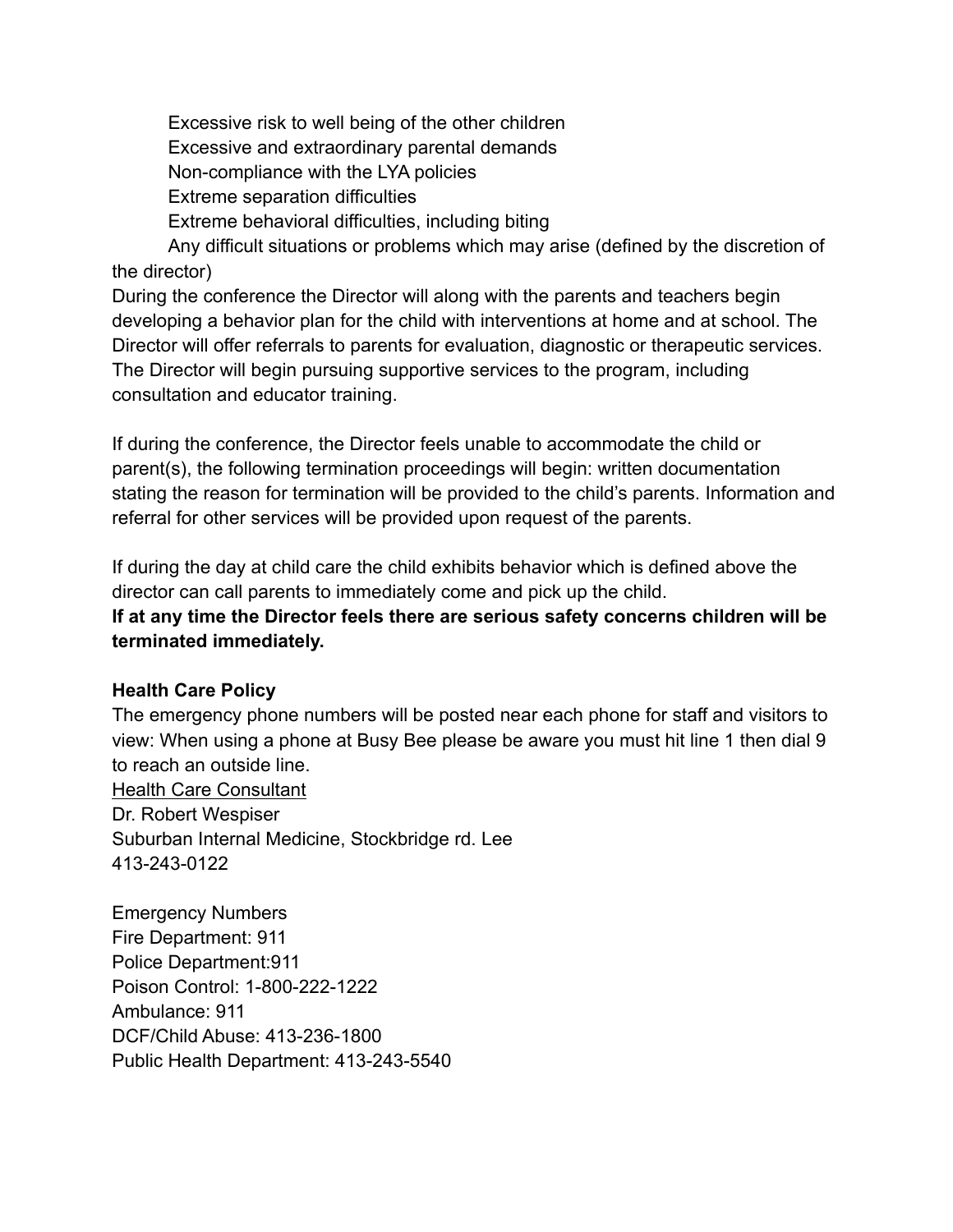Hospital used for Emergencies BMC 725 North Street Pittsfield MA 01201 413-447-2000

Fairview Hospital 29 Lewis Ave Great Barrington MA 01230 413-528-0790

Designated Adult Contact Sharon Terry: Executive Director 413-441-0602 Sharon Dolby-Capeless: Center Director 413-426-2139

Information given in an emergency Your name: The nature of the emergency: The centers phone number: 243-5535 Centers Address: 480 Pleasant Street, Lee MA 01238 The centers location in the building: Entrance B second Floor

#### **Emergency Procedures:**

In the event of a medical emergency involving your child, the center will attempt to locate you immediately. If a parent cannot be reached, the center staff will attempt to reach the parent's emergency contact person and call the child's physician. If necessary, an ambulance will be called and the child will be transported by ambulance to the nearest hospital. The staff will continue basic first aid and CPR if necessary, prior to the arrival of an EMT.

Our attendance book, emergency numbers and first aid kit must accompany any group on a field trip. If the children are away from the Center, a staff person will begin first aid and seek additional help or transportation to the nearest health care facility. Staff will notify the director who will contact the child's parents and inform them of the location and status of the child.

In the event of a natural disaster (tornado, hurricane, flood, fire, major storm, or unusual situation including chemical spills or bomb threats) we will evacuate the building in the manner that is practiced monthly. Once we have met at the playground outside the building, attendance will be taken to ensure all the children are out of the building. We will proceed to the location listed on the evacuation plan. We will remain at that location until all parents have been contacted and arrangements have been made for each and every child.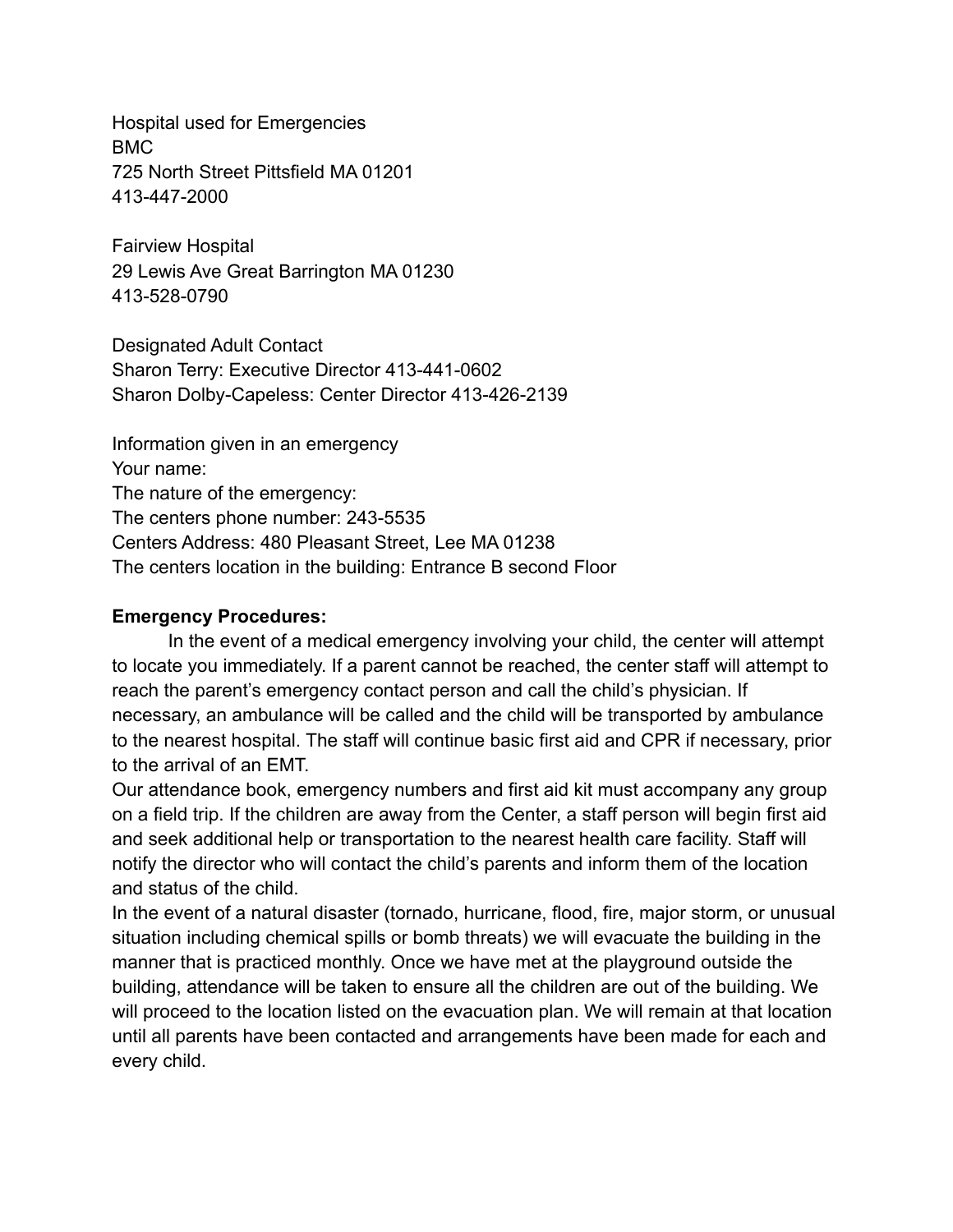In the event that our building should lose heat, water and/or electricity during the winter months, and the inside temperature falls below 65 fahrenheit, we will notify all parents of our plans to close. The staff will remain until the last child is dismissed. Should we lose water for longer than one hour, we will be forced to close the center. Again, all staff will remain until the last child is dismissed.

The Center's staff places the highest priority on monitoring the environment and activities of the children at the center. Every effort is made to minimize the risk of injury to children in our care. The center will maintain fully stocked first aid kits located in each of the classrooms.

All injuries will be reported to the parents within 24 hours via an injury report form. Three copies are made of these forms for a central log, the child's folder and the child's parent.

For a more serious injury involving excessive bleeding or swelling the injury will be treated accordingly and parents will be notified immediately by phone and by written report at the end of the day.

The Director will maintain a log of all injuries. When an accident occurs, parents will be informed regarding the circumstances, including the description of injury and a follow-up report. The staff is also responsible for storing all toxic substances, medications, sharp objects and other hazardous items in a secure locked place out of children's reach.

## **Procedures for using and maintaining First Aid Equipment:**

First Aid Kit is located in each classroom in a designated spot. Contents are maintained by the lead teacher in the classroom. Items include: (adhesive tape, band aids, non-latex gloves, scissors, tweezers, thermometer, cold pack, bandages, bottled water, CPR mask, emergency contacts, facemask, gauze pads, gauze roll, gloves, hand sanitizer, maxi pad, thermometer, tissues, wipes.) First Aid may be administered by any staff member certified in basic First Aid.

#### **Policy for Illness:**

The center operates in conformance with regulations and recommendations set forth by the Massachusetts Department of Public Health. Parents will be notified when a communicable disease has been diagnosed in their child's classroom and will be alerted to the symptoms. A note is posted on the parent bulletin board and placed in each child's backpack. Each child must be immunized in accordance with the Department of Early Education and Care and the Department of Public Health regulations. Each child must have documentation of immunization on file.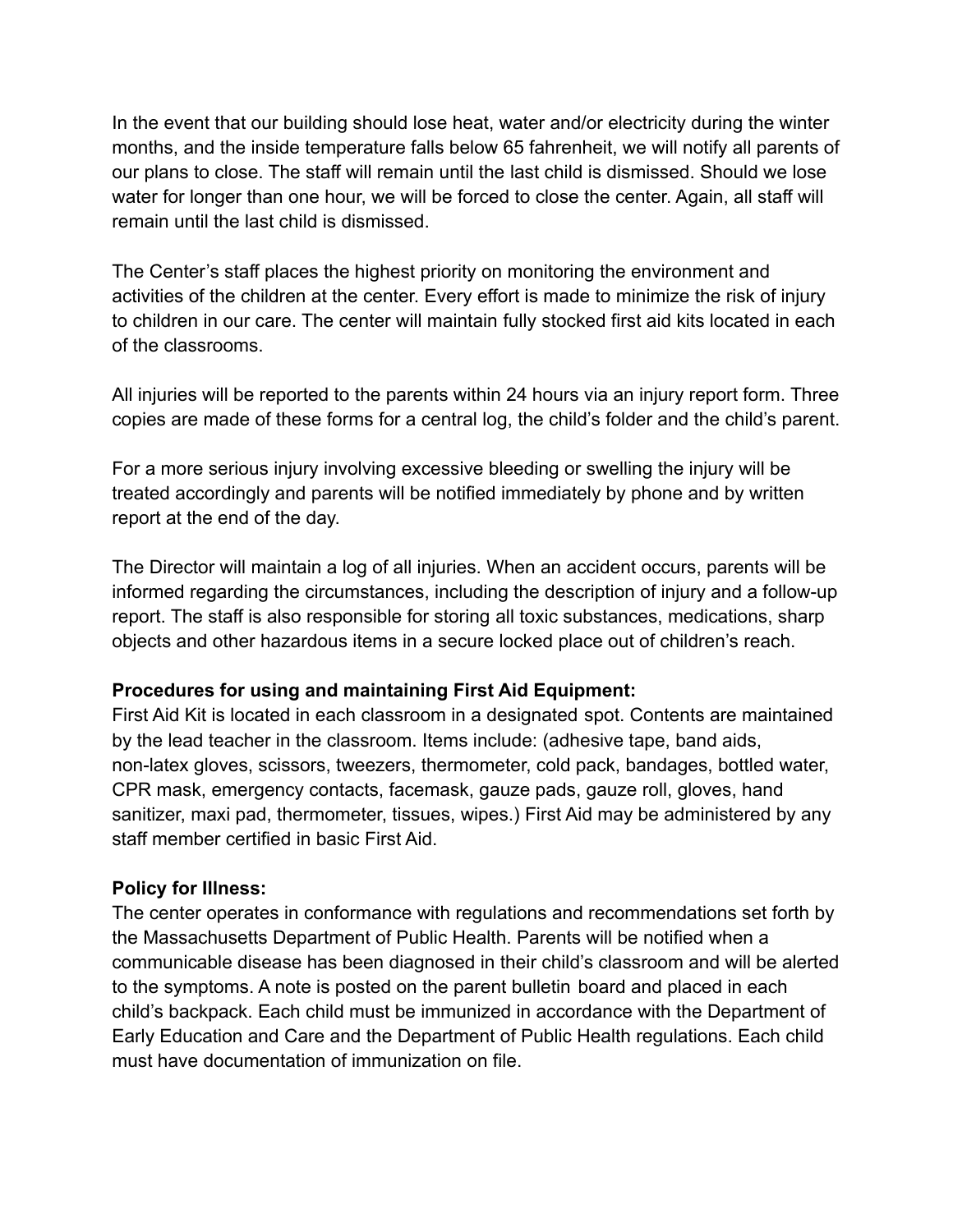When a child is out sick, parents are asked to call the center by 9:00am and report pertinent information regarding the child's illness. It is important that the Director and teachers be notified in order to prevent further spread of the illness and to recommend action as needed.

It is the responsibility of the teaching staff to observe throughout the day for signs of illness. If a child is observed to be feeling unhealthy, the teacher or Director will assess the child's symptoms and determine whether the child should be sent home. The child will be then placed on his/her mat in a quiet area of the room and away from other children while we contact parents to pick up. If you are called, it is expected that you arrive at the center within one hour. If you can't make it to the center within that time period, please make arrangements with one of the persons authorized to pick up your child. A child who leaves the center with a question of communicable infectious disease must have a note from the doctor stating the child is non-infectious and able to return to school before we will re-admit them.

A child should not attend the center if any of the following symptoms are apparent:

-A temperature equal or greater than 100 (a child must be temperature free without medication for a period of 24 hours before returning to care)

-Diarrhea or vomiting (must be without for a period of 24 hours before returning to care) -Any undiagnosed rash

- -Discharging from eyes or ears and extreme nasal discharge
- -Severe cough
- -Open or oozing sores on face, hands or body
- -Lethargy that prevents the child from functioning within the group
- -Wheezing that is not controllable
- Signs of severe cold or sore throat
- -Biting of unusual frequency or severity

If a child vomits, we will call home for pick up. If a child has 2 or more incidents of **diarrhea, then we will call home for pick up. If child is sent home due to diarrhea or vomiting, then your child cannot return the next day to school. If your child is sent home** due to a fever, then your child cannot return the next day as they need to be fever free for **24 hours to return to school.**

#### **COVID-19 regulations differ from the normal regulations. Please see your covid handbook.**

# **Administering medications at the center:**

In the case of prescription medications, the medication must be in the original container from the pharmacy with the name of the medication, child's name it is intended for, dosage, how long it is to be administered for, expiration date, storage instructions,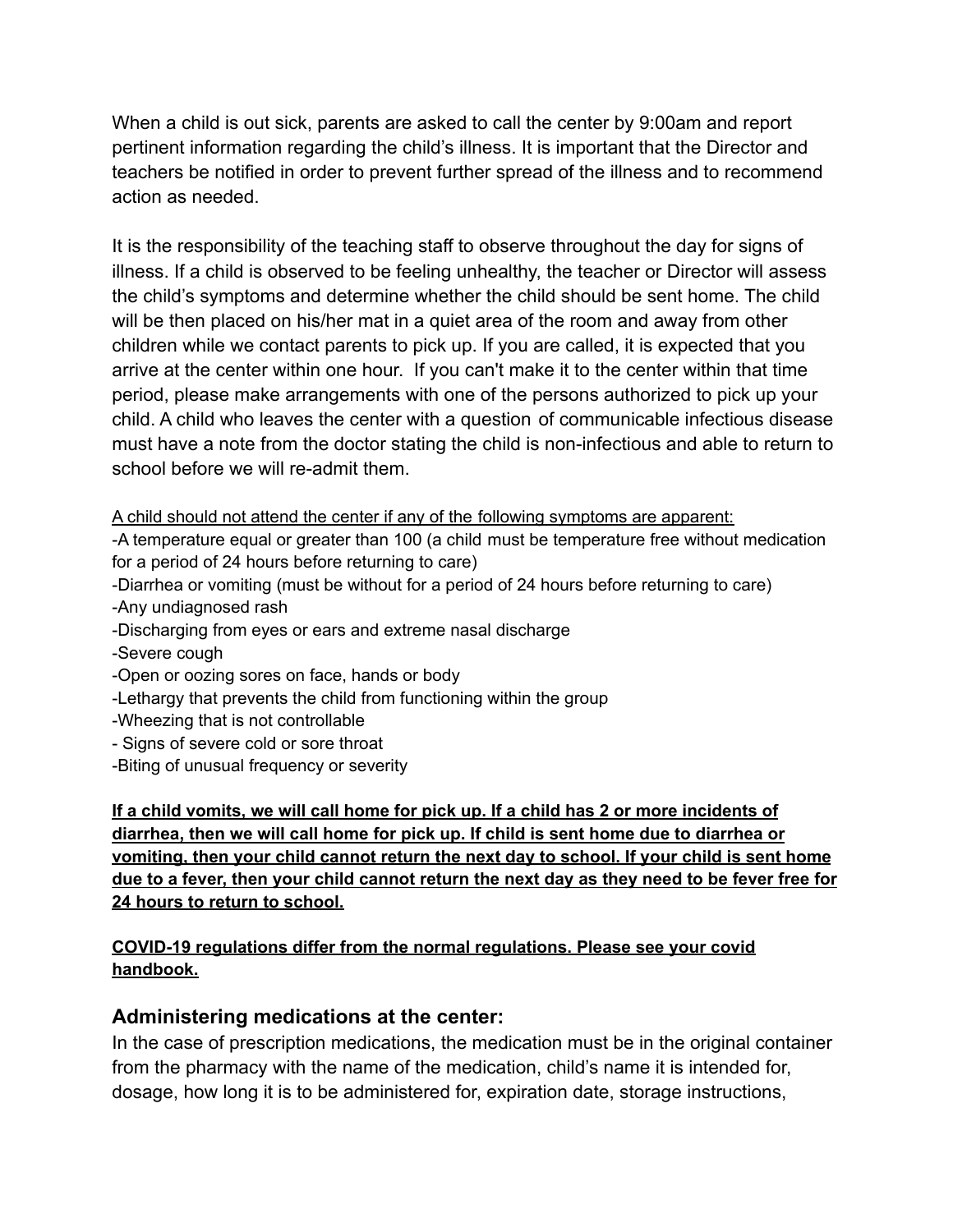administration instructions, and the doctor's name. The parent authorization form must also accompany. Parents will complete this form when presenting the prescription drug. Parents will be asked for the time, dosage, and method of administration and this will be documented on the form. The center cannot administer any medication contrary to the direction on the original container without authorization from the child's physician. Be sure to indicate whether the medication needs to be refrigerated. Medications will be stored in the refrigerator. Medications will be stored in the refrigerator or out of reach of the children in a locked container, and returned to parents when no longer needed. If a child has a chronic health condition, then we need an individualized health plan signed by the child's pediatrician.

In the case of non-prescription medication (pain relievers, cold medicine, etc) the center requires parent/guardian approval to administer these medications to your child. Parents can use a blanket form from the center that is good for one week. Forms can be obtained from the director or teacher. This form authorizes the center to administer these medications on an as needed basis. These medications must also be in the original product container.

Topical non-prescription medications (such as antibacterial ointments, sunscreens, insect repellent, and petroleum jelly) also require a yearly blanket form, signed by a parent. Forms for these medications do not require a physician's signature. All children will keep their own personal supply of such topical medications, labeled clearly with their name.

With the execution of topical non-prescription medications, a record of the time, dosage and staff person administering the medication will be kept as part of your child's file. In addition, when previously authorized non-prescription medication (non-topical) must be administered to your child (and parents had no discussed this possibility at morning drop off) teachers will notify parents to advise them and make sure a decision by phone (at pick-up parents must sign and complete a new non-prescription medication form). Parents will also be notified in writing of the time, dose and staff person administering any unanticipated medication. Records of all medications administered, prescription and non-topical non-prescription, are kept in your child's confidential file. It is also kept in a log book of medication.

For any medication given on a regular long term basis (ex.asthma inhaler) a log will be kept with date, time, and dosage and staff person administering the medication. Parents will not be notified daily, as this will be a previously agreed upon arrangement documented in your child's file.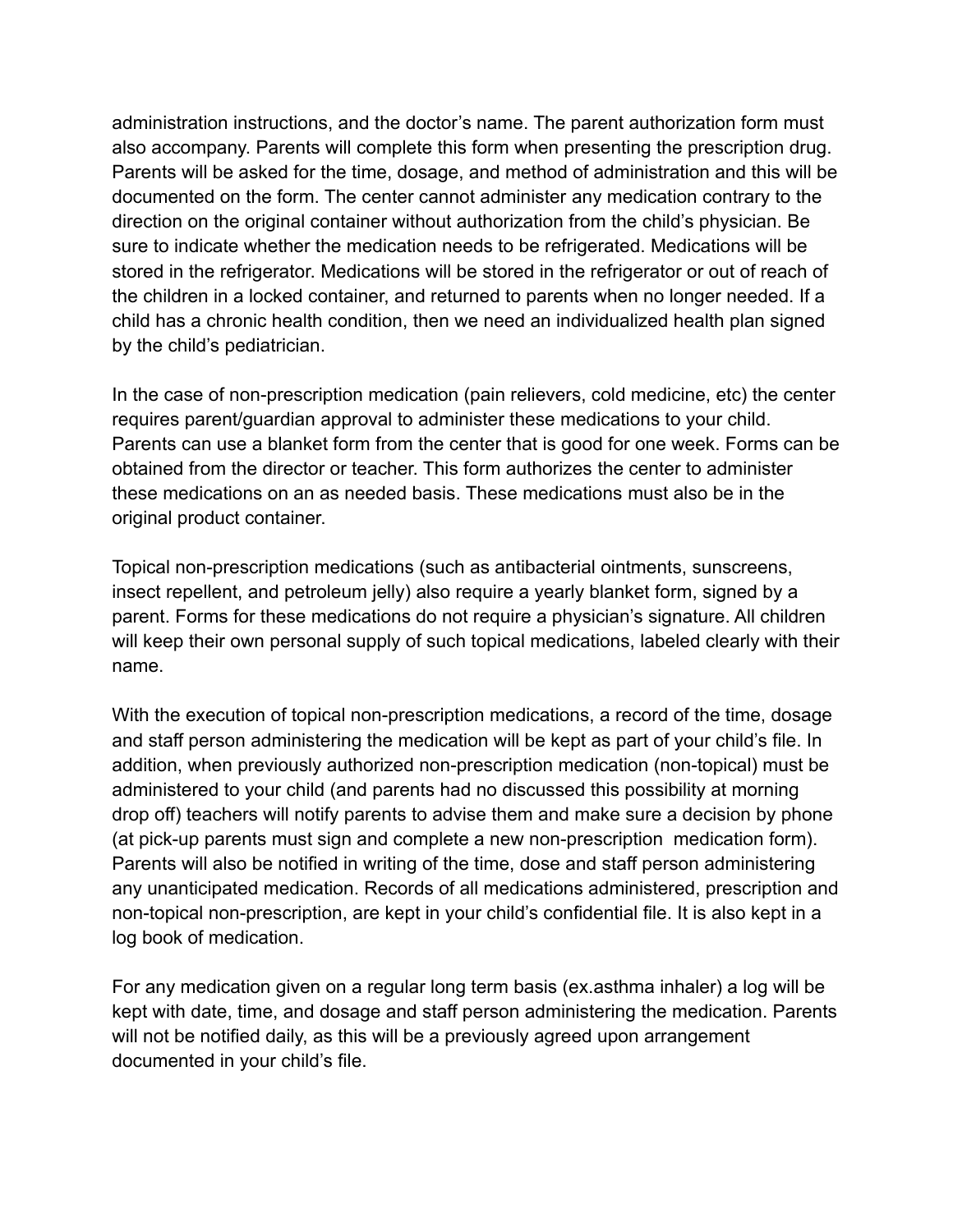Teachers will check all medications for expiration dates. Expired medications cannot be administered to children. Any leftovers will be returned to the parent.

When your child is prescribed a medication that will be taken at the center and at home, we advise you to ask your pharmacist for two appropriately marked containers of medication, one to leave at the center and one for home. This way you will not need to bring the medication back and forth. If you have one container of medication that will go back and forth with your child, parents are asked to check with the teacher about where to store the medication safely and to retrieve it from the safe storage location at pick-up.

# **Toilet/Hygine Procedures:**

No child shall be punished, verbally abused or humiliated for soiling, wetting or not using the toilet. Children do not have to be toileted upon entering preschool. Staff will work with families when the time is right to be consistent and nurturing while toilet training.

Each child will be helped with hand washing"

-upon arrival -after toileting -before and after eating or handling food -when coming from outdoors -after handling classroom pets -after coming in contact with bodily fluids and discharges -after cleaning -before and after play in the sensory table -after blowing nose or picking nose

Children will be reminded not to share cups, eating utensils, combs or brushes. Individual paper towels shall be used to dry hands. Teachers will follow strict disinfecting procedures for eating surfaces, mats and toilet areas, as well as for eating surfaces, mats and toilet areas. The disinfectant solution is a commercially prepared disinfectant, which is indicated it kills bacteria, viruses and parasites. All such disinfectants shall be stored in a secure place and out of reach of children.

Clothing soiled by feces, urine, vomit or blood shall be doubled bagged in sealed plastic bags and stored separately from other items.

A change of clothing shall be available for each child. Extra center owned clothing shall be available for changing purposes in addition to the clothing brought from home by each child. Center-owned clothing must be laundered after being worn and returned to the Center.

Children will be allowed to use the bathroom as needed under a teacher's supervision. There are also scheduled times for using the bathroom in which each child is encouraged to try and go. Please send extra clothes that can be kept in your child's cubbies.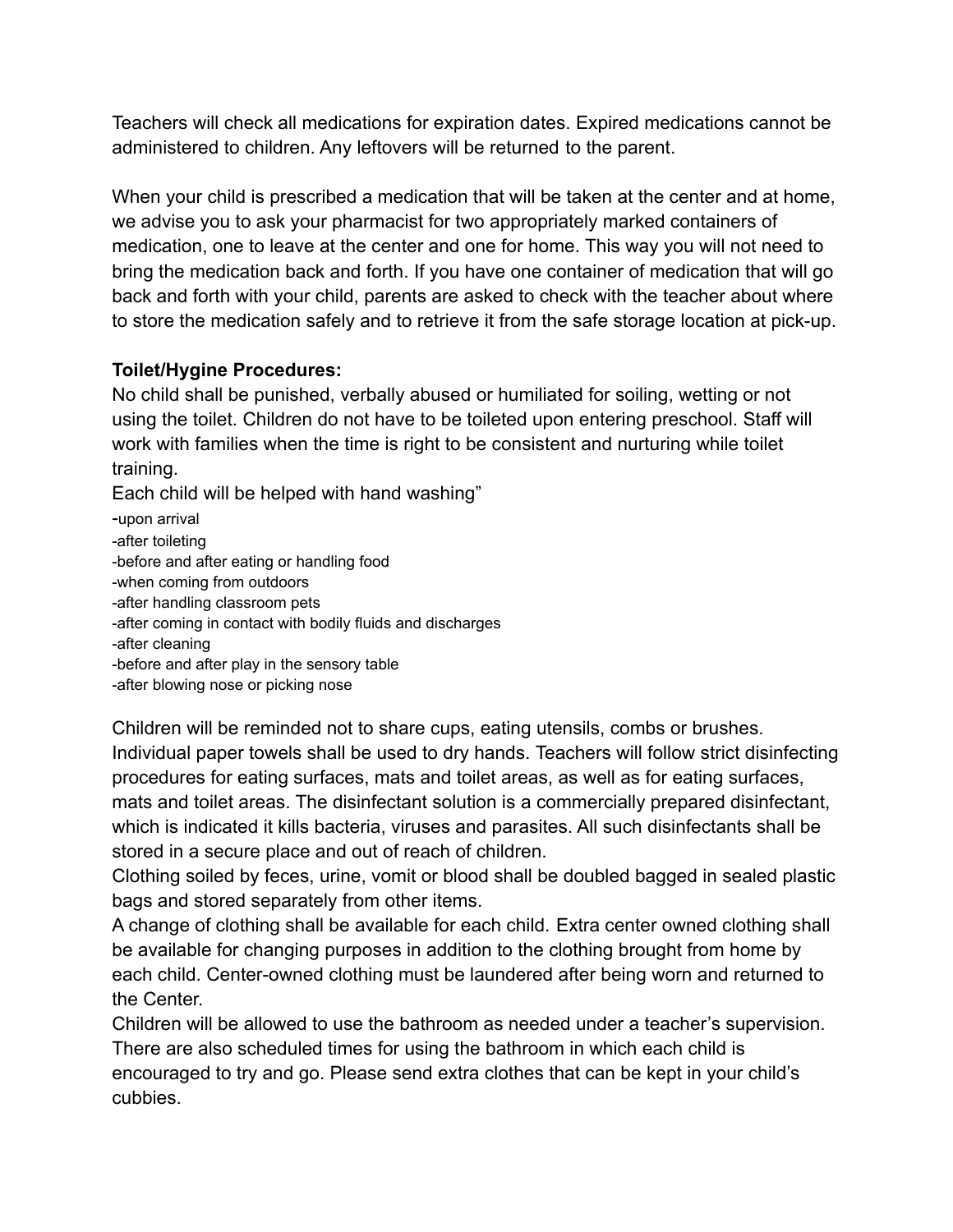## **Program's Assessment Plan:**

At Busy Bee Learning Center we use Teaching Strategies Gold as an assessment tool in order to assess as well as observe the children. Through using this tool we are able to plan for each child individually as well as the entire classroom. We are able to adapt the curriculum in order to meet the needs of each child. Children will enter preschool in September, however we do have open enrollment all year long if we are not full. Within 45 days of your child starting, a teacher will conduct a screening of the child through the program of Ages and Stages. The assessment helps teachers identify any red flags that may be present. The first set of progress reports will be generated in October. The first set of progress reports will be based upon how we see teh children entering into the school year. The second set of progress reports will be completed in February. And the third set will be completed in June. In between progress reports, teachers will conduct both formal and informal observations of the children based on the objectives outlined in teaching strategies gold. These observations occur during free-play, and during skill building groups. As we enter these observations into the program we are able to identify the children's interests and needs for continuing their growth along the continuum. Once progress reports are ready they will be placed in the children's mailboxes with a note explaining what they are and that if parents would like to schedule a conference, please let the director know and we would love to schedule one.

If teachers feel a child needs an outside referral we would then follow the referral policy. As always all children's information is kept confidential, and the procedures for keeping the children's records confidential is outlined in The Center's Responsibility to Parents.

## **Referral Policy:**

From time to time a child or family may need support services that the Center is not able to provide. For this reason, the Center has established a policy describing when and how a family may be referred for outside support services. It is the Center's policy to involve parents in this process as soon as a concern is identified, and to work closely with the family towards the best interests of the child. All information about the student and families will be kept confidential. The process for this is as follows:

1. Identification of a concern: All the teachers at the center have received training and education on the normal patterns of growth and development for children. When a teacher becomes concerned about a child's health, behavior or developmental abilities, these concerns will be brought to the attention of the director. The Director and teachers will explore strategies to best help the child while at the center. These discussions will be documented by the primary teacher and will include specific examples of concerned behavior along with the interventions the team agreed to implement. - At this stage, when a concern is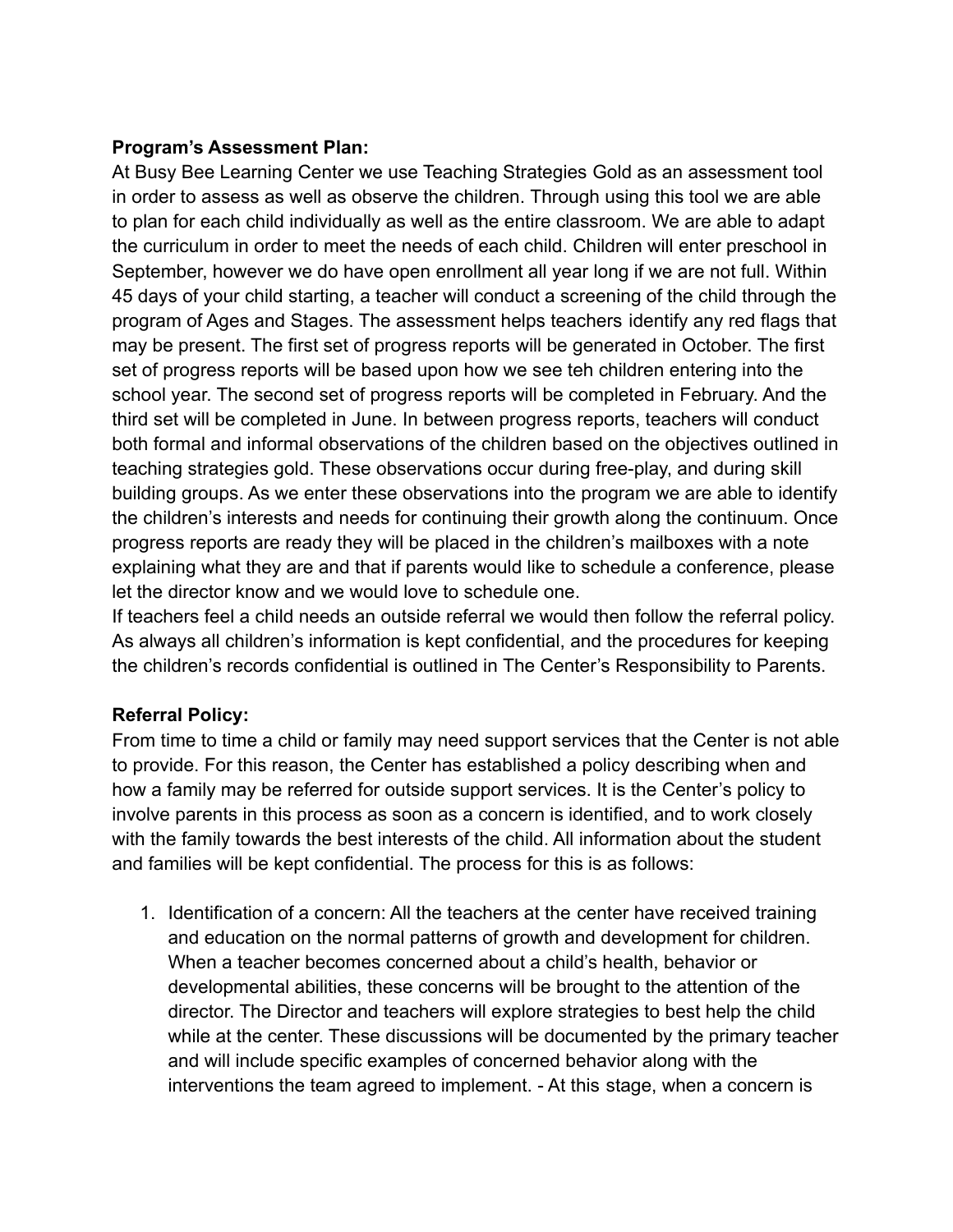first identified, the concern will be brought to the attention of the parents. During this discussion with parents, the team will hope to learn additional information and involve the parents in the intervention process.

- 2. Implementing an Intervention plan: Parents and the Director will work together to develop a plan to address the concerns about the child. This plan will be documented in writing and will become part of the child's record at the center. As part of the plan, a schedule for reviewing and evaluating the child's progress will be agreed upon.
- 3. Referral for additional services: In some cases, a child's concerned behavior may continue despite the teacher's attempt to intervene. If no progress is observed in an agreed upon length of time, it may be time to engage in outside resources. The Director will meet with the child's parents and ask the parents to make referrals for additional help and support. The lead teacher will work closely with the family to ensure consistency with the plan to provide ongoing feedback. The Director will work with the parents to support them in finding the most appropriate referral.

The Busy Bee Learning Center staff will work with the parents to provide a correlation between home, school and additional services that are necessary for the appropriate development of the child.

## **Grievance Procedure/Communication:**

A parent who has a concern/grievance with any aspect of the Busy Bee Learning Center should follow this procedure:

- 1. Contact the school and speak directly with the teacher. Parents may contact the teacher during the regular hours. The teacher may not be able to discuss your concerns during instructional time. If the teacher is unable to talk, she will return the call within 24 hours.
- 2. Contact the Director if you do not feel satisfied with the results of speaking with the teacher. The Director will check that the parent has first discussed concerns with the teacher. If the teacher has not been contacted, teh director will ask that the parents do so first.
- 3. If this approach does not lead to a resolution of the concern, the Executive Director may be asked to mediate.
- 4. The final step if you still are not satisfied would be to contact a member of the Board of Directors.
- 5. At any time parents may call EEC. The Busy Bee Learning Center is licensed by Oly Wallenfels. She can be reached at 413-426-6633.

#### **Day to Day Procedures:**

Hours of operation are 7:30-4pm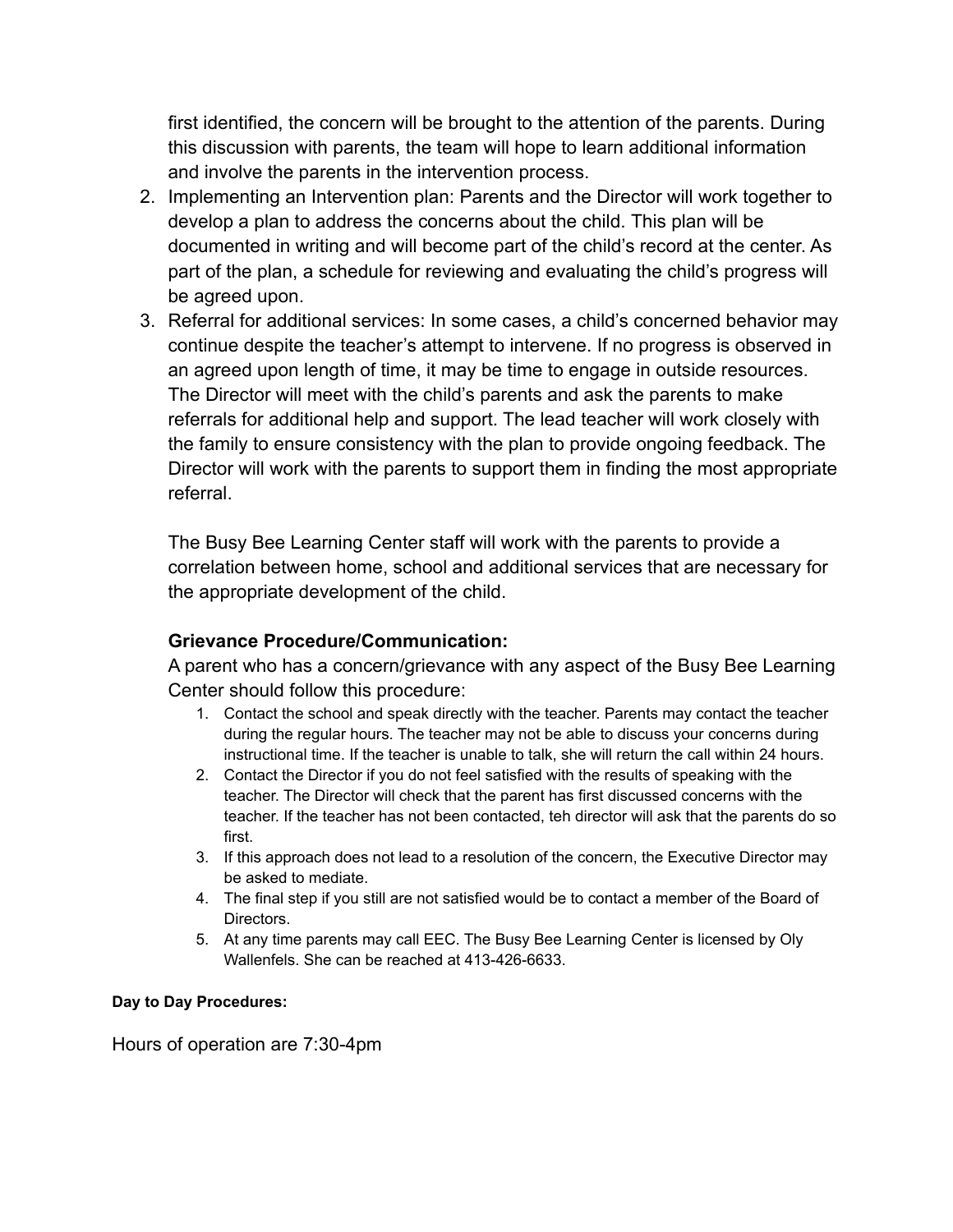*Rest Time*: All children will have a rest each day after lunch. If a child cannot sleep, a teacher will suggest that they rest quietly for at least 45 minutes. Each child will have their own mat. Parents are asked to supply a small blanket (except children under 1 years of age), a favorite stuffed animal, and a fitted crib sheet. Bedding will be washed each week here. Children who do not rest will be given quiet activities to do on their mats after 30 minutes.

*Food and Snack:* If your child has food allergies, or a special diet, please notify the Director at the time of enrollment. The Center will make every effort to satisfy the special dietary needs for each child. Water will always be available at the center. Children are encouraged to eat healthy snacks and make healthy food choices at lunchtime; however no child will ever be forced to eat against their will. Parents are responsible for bringing nutritious bag lunches and two snacks (morning and afternoon) for their child to eat at the center. Do not forget to label your child's lunch bag. Please do not send in candy or soda. We encourage you to check in with your child's teacher or other parents if your child is a picky eater. Often children are interested in the foods they see their friends eating.

## **Outdoor time:**

In order to provide a stimulating program for children in the center, outdoor outings are included on a daily basis, weather permitting. Outings are considered essential for good health and a welcome change of scenery. Outings will be modified during inclement weather, including rain, severe heat or cold and as follows:

- 1. For outdoor temperatures below 20 degrees fahrenheit, outside time will be cancelled.
- 2. For outdoor temperatures between 20 and 30 degrees fahrenheit with a wind chill factor, outings will be cancelled.
- 3. For outdoor temperatures between 25-30 with no wind chill factor, outside time will be between 15 and 20 minutes.
- 4. For outdoor temperatures greater than 90 fahrenheit outings will be modified to between 15-20 minutes. Water will be provided in the play area for all children. Children will be watched for overheating and will be brought in immediately should this occur. If parents request it, children will be covered in sunscreen prior to going outside. A permission slip for applying sunscreen is included in the enrollment packet. Children are encouraged to wear hats to decrease sun exposure.
- 5. For outdoor temperatures greater than 96 degrees fahrenheit and high humidity, outdoor outings will be cancelled.

## **Transportation plan:**

All children will have a signed transportation plan in their file. This plan will inform the program of how the child will arrive and depart the program. We do not transport children off the premises unless it's a planned field trip or an emergency.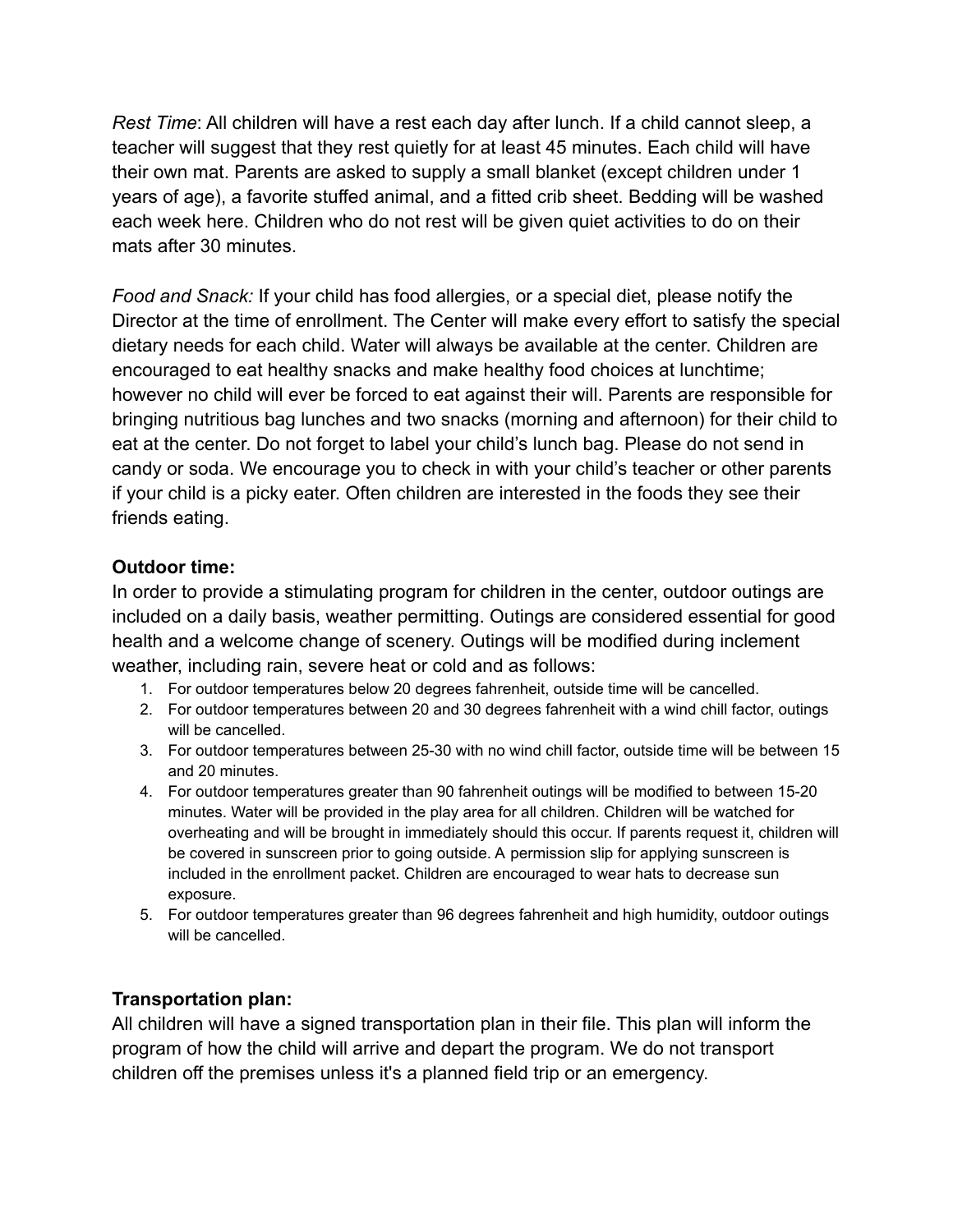## **Birthdays and Holiday Celebrations:**

Birthdays are very special to children and their families. Parents are welcome to plan a birthday celebration with their child's teacher. Your child's teacher can help suggest a way to celebrate which would be appropriate to your child's classmates. As part of our communication to make the center an extension of the child's home, the children will have the opportunity to learn about the variety of holidays celebrated by the children in each of their classes. Parents are encouraged to suggest or initiate activities and materials that reflect their own cultural background. We work to keep "holiday learning" multicultural, simple, and non-commercial.

## **Parent Participation:**

We encourage you to be involved at the Center in whatever ways are convenient for you and your family. Below are several ways in which parents can be involved in the center.

#### **Visiting:**

Parents are always welcome at the center. We encourage parents to stop by during the day to participate in the activities and excursions. Young children sometimes require extra help dealing with additional transitions when parents visit. We ask that you check with your child's teacher regarding classroom rules and expectations during your visit. Please keep in mind that the children have rest time and try not to visit during those hours.

## **Conferences/Meetings:**

Parent conferences are held every 6 months. The teaching staff will provide parents with a written update of their child's skills and interests at that time. Parents are also welcome to request additional conferences with a teacher or a director. However the director will bring special problems or significant development to the parent's attention as soon as they arise. For children with disabilities, progress reports will be given or discussed with parents every 3 months.

## **Get Togethers:**

Throughout the year, we will plan lunch meetings and potluck suppers so that parents can discuss concerns and share ideas with each other and staff.

## **Classroom Participation and Special Events:**

We welcome parents to share with the children special talents and skills they may have. In other years, parents have come in to tell children about their jobs, to share musical talents, to cook a special treat, or to tell you about their family holiday celebrations. Please check with your child's teacher for ideas about how you can help.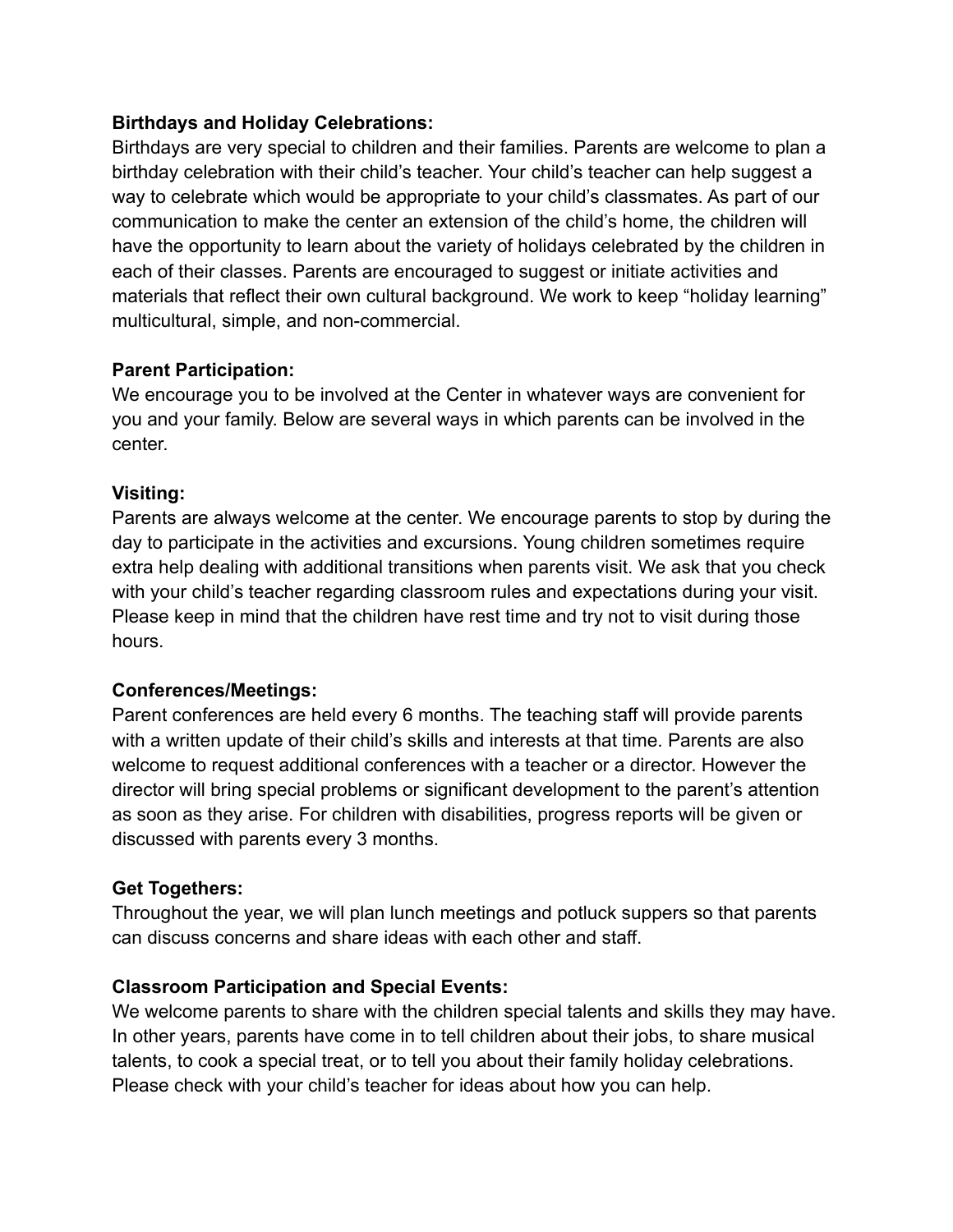# **Communication:**

In order to optimize the care that is provided, it is essential to have daily parent/staff communication. This can be done informally as you arrive to pick up your child each day. If you would like a more formal meeting time, please do not hesitate to arrange one with your child's teachers and the center Director. The teachers will send home daily sheets with the infant and toddlers to keep you up to date on their activities throughout the day. In addition,classes are using Class Dojo to send information, show projects and inform parents throughout the day.

There are many parent resources-reference books, videos, and other media which may be of interest to parents in the front foray of the Lee Youth Association.

We asl parents provide a written note for the following situations:

-For going home at a time or with a person that is different from the ones listed on the emergency contact

-For requesting special treatment

-For allowing someone other than the parent to be temporarily responsible for the child.

# **The Center's Responsibility to Parents**

Providing information to the Department of Early Education and Care (EEC) by keeping and maintaining under their regulations and any other information reasonably related to the requirements of these regulations. This includes information in your child's records. Authorized employees of EEC will not remove identifying care materials from the Center premises and are required to maintain the confidentiality of individual records.

# **Reporting suspected Abuse and Neglect**

All center staff are required by law to report suspected abuse or neglect to either the Department of Children and Families or to the Center's Executive Director. The Center has written policies and procedures for reporting and we will provide the written policy to you upon request.

# **Notification of Injury**

The center will notify you immediately of any injury to your child that requires emergency care. They will also notify you in writing within 24 hours if any first aid is administered to your child.

# **Availability of Regulations**

The center has a copy of the CMR 102.700. Standards for the licensure or approval of Group Day Care and School Age Child Care Programs on the premises, available to any person upon request. If you have any questions about any of the regulations, ask the Director to show them to you.

# **Parental Rights**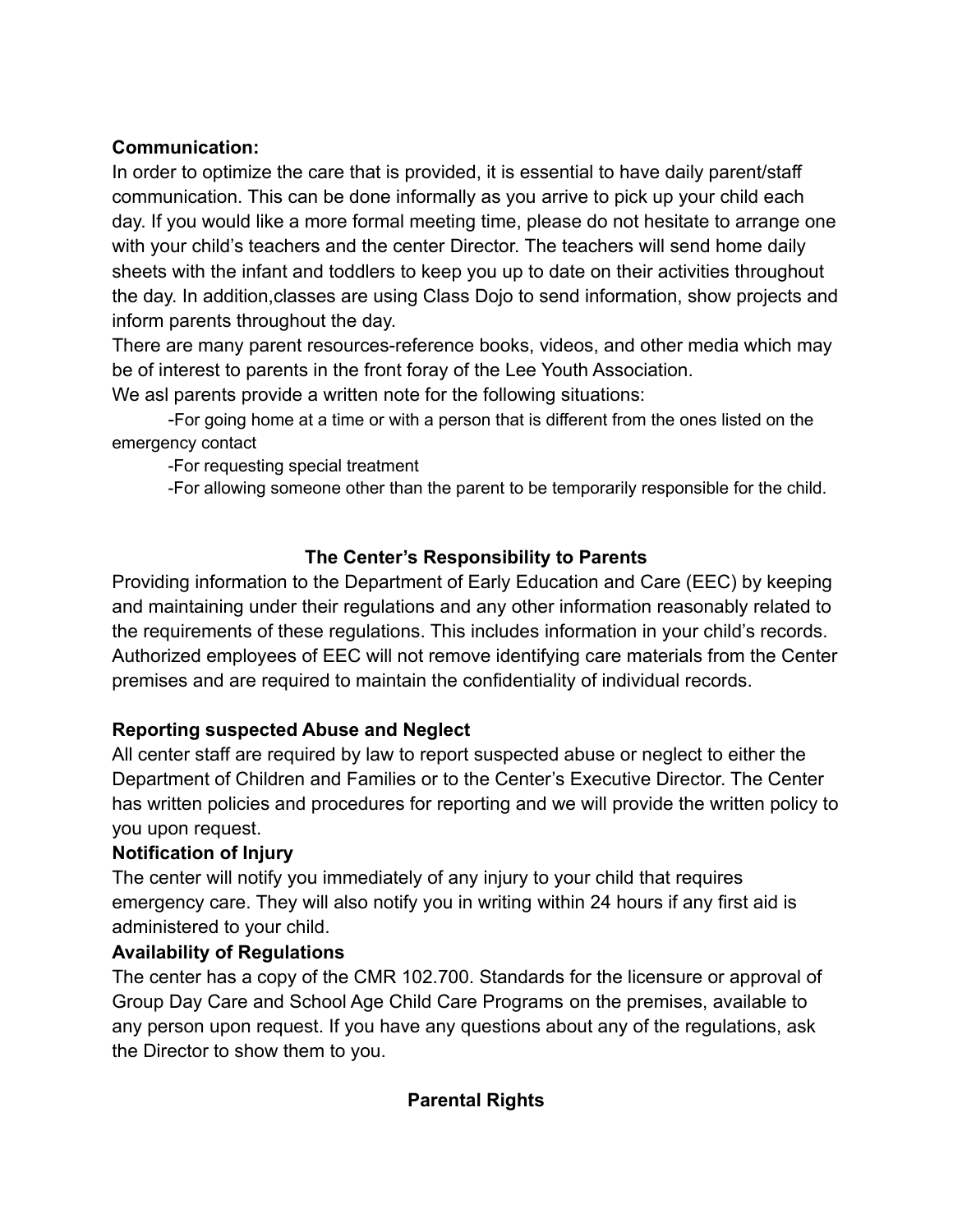#### **The Right to Visit**

You have the right to make unannounced visits to your child's classroom while your child is present. (updated due to COVID-19)

## **The Right to GIve your Input**

Your input in the development of Center policies and procedures is welcome and valuable. We welcome your suggestions either to the Director, Executive Director, or the Board of Directors. Implementation of suggestions will be up to the center's administration.

## **The Right to Staff Conferences**

You have the right to request an individual conference with center staff. Staff is always happy to meet with you at a mutually convenient time.

## **The Right to Meeting and Materials Prior to Admittance**

It is important for you to have your questions answered before your child begins attending the Center. You have to meet with the administration prior to your child's admittance. You have the right to visit your child's classroom prior to enrollment. Before admission you should receive and review your parent handbook which contains the Center's written statement of purpose; services provided; referral policy; behavior management policy; termination policy; information on food and snacks at the center; including suggestions for healthy food to send for lunch; policy for identifying and reporting child abuse and neglect; the centers helath policy and illness exlcusion policy. You should also receive a copy of the fee schedule.

## **The Right to Progress Reports**

At least every six months, you should meet with the center staff to discuss your child's progress and/or receive a written progress report of your child's activities at the center. This report will become a part of your child's permanent file at the center. Staff will bring any special problems or significant developments to your attention as soon as they arise.

# **The Right to your Child's Records**

Information contained in your child's records is privileged and confidential. Center staff may not release information from your child's record to anyone not directly related to implementing the program plan for your child without your written consent. You will be notified if your child's record is subpoenaed.

## **Access to the Records**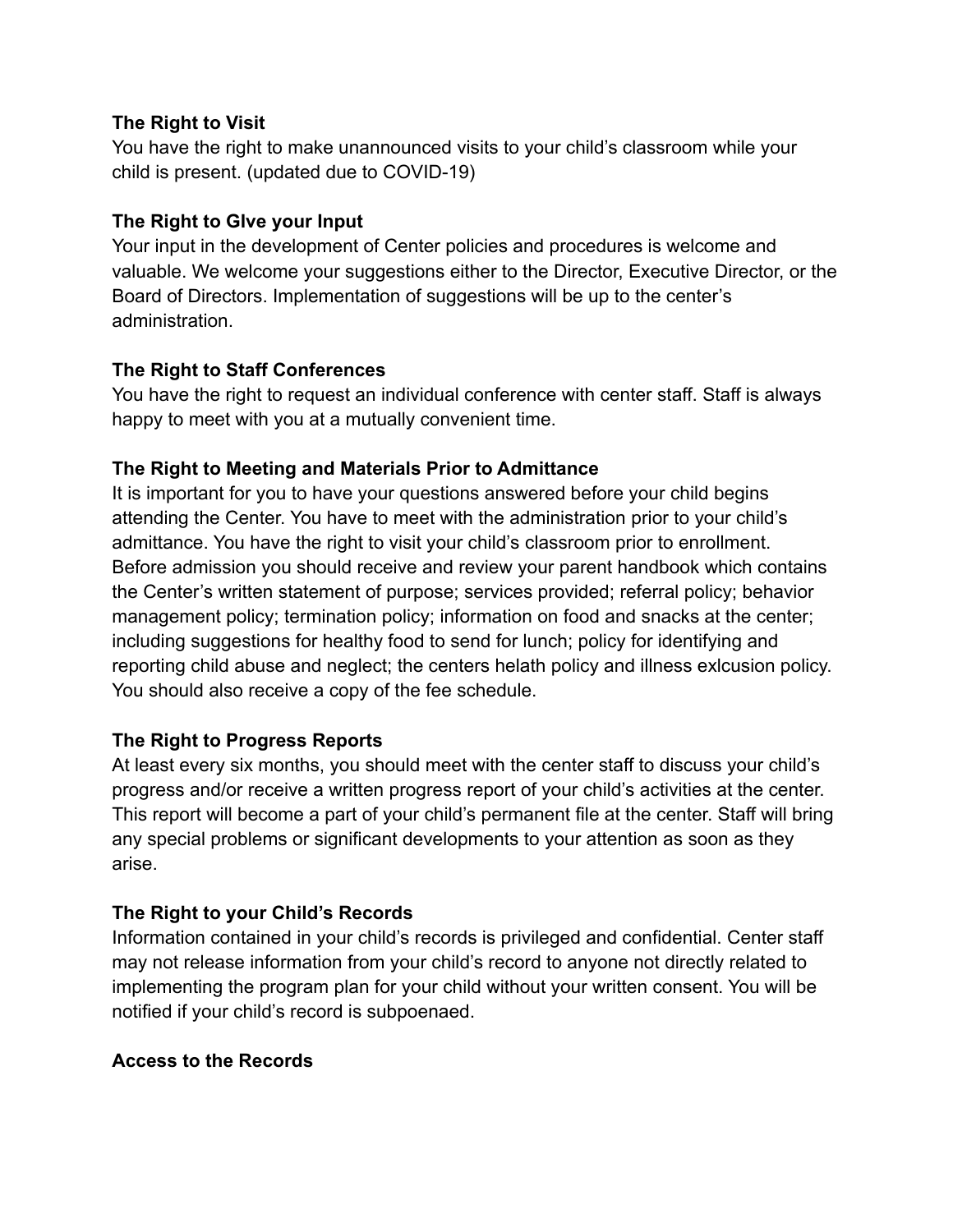You should be able to have access to your child's records. The Center will provide access within two business days, unless they have permission to take longer. You will be allowed to view your child's entire record, even if it is located in more than one location. The center has procedures regarding access, duplication and dissemination of children's records. They will maintain a written log that identifies anyone who has had access or has received information out of the record. This log is available only to you and the person responsible for maintaining the Center's records

# **Amending the Records**

You have the right to add information or comments on data or any other relevant material to your child's record. You also have the right to request deletion or amendments of any information contained in the record. Such requests shall be made in accordance with the procedures described below.

- 1. If you are of the opinion that adding information or comments is not sufficient to explain, clarify or correct objectionable material in your child's record, you have the right to a conference with the Director to make your objections known.
- 2. The Center shall within, one week of this conference, give you a decision in writing stating the reason or reasons for the decision. If the decision is in your favor, the Director shall immediately take steps necessary to put the amendment into effect.

# **Charge for Copies**

The Center will not charge a fee for copies of any information contained in your child's records.

# **Transfer of the Records**

Upon written request, when your child is no longer in our care, the Center can give you your child's records or transfer them to another person you identify. The Center will ask you to sign a form verifying that the record has been received.

# **Late Pick-Up Policy**

As a licensed Child Care Provider, we are in compliance with regulations set forth by the Massachusetts Department of Early Education and Care. It is our role, and the role of any approved assistants we may employ to be a "mandated reporter'. Because of this role, we are mandated to take the following steps when a parent is not present at the prearranged child pick-up time and has not contacted us to discuss any changes in the schedule and appear to have abandoned their child: